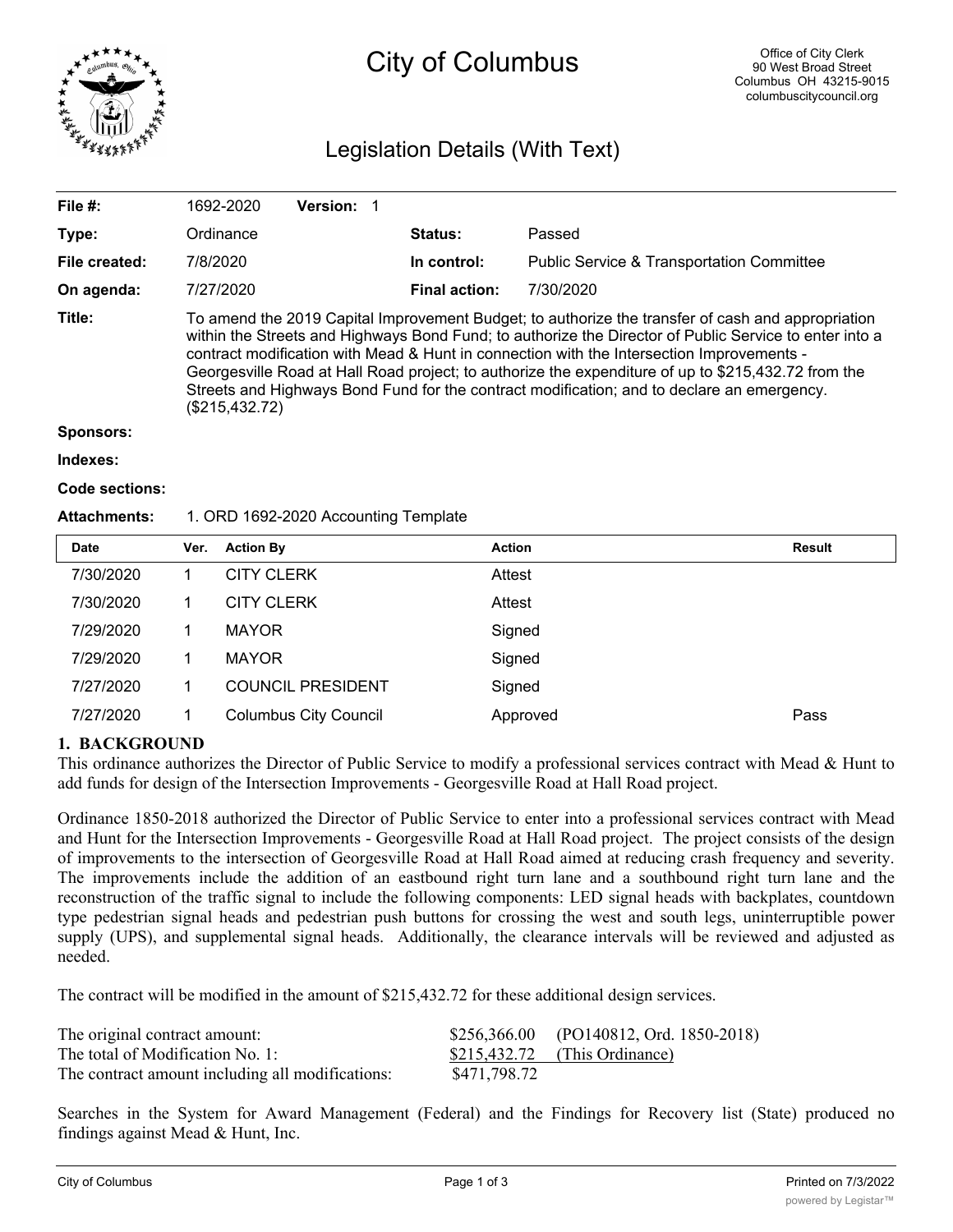#### **2. UNPLANNED CONTRACT MODIFICATION**

This is an unplanned modification that is necessary to cover the cost of additional work designing a shared use path along the south side of Hall Road from Georgesville Road to Durrow Drive, and to make changes to the current design based on scope modifications competed after Stage 1 plans were submitted. The decision to add the shared use path to the project was made after the original contract was awarded,. It was deemed to be more cost efficient to modify the existing contract than to bid this part of the work.

#### **3. CONTRACT COMPLIANCE**

The contract compliance number for Mead & Hunt is CC007725 and expires 3/4/2021.

#### **4. FISCAL IMPACT**

Funding in the amount of \$215,432.72 is available and appropriated within the Streets and Highways Bond Fund, Fund 7704. An amendment to the 2019 Capital Improvements Budget is needed to align budget authority with the proper project. A transfer of cash and appropriation is necessary to align funding with the proper project.

#### **5. EMERGENCY DESIGNATION**

Emergency action is requested so these safety improvements will be available for the traveling public as soon as possible.

To amend the 2019 Capital Improvement Budget; to authorize the transfer of cash and appropriation within the Streets and Highways Bond Fund; to authorize the Director of Public Service to enter into a contract modification with Mead  $\&$ Hunt in connection with the Intersection Improvements - Georgesville Road at Hall Road project; to authorize the expenditure of up to \$215,432.72 from the Streets and Highways Bond Fund for the contract modification; and to declare an emergency. (\$215,432.72)

**WHEREAS,** contract number PO140812 with Mead & Hunt in the amount of \$256,366.00 was authorized by Ordinance 1850-2018; and

**WHEREAS,** it has become necessary to modify the contract in an amount up to \$215,432.72 to provide additional funds for the construction of a shared use path and other requested design changes; and

**WHEREAS,** it is necessary to amend the 2019 Capital Improvement Budget to align budget authority with the proper project; and

**WHEREAS,** a transfer of cash and appropriation within the Streets and Highways Bond Fund, Fund 7704, is needed to align cash with the proper project; and

**WHEREAS,** funds must be expended to pay for work performed under the contract modification; and

**WHEREAS,** an emergency exists in the usual daily operation of the Department of Public Service in that it is immediately necessary to enter into a contract modification with Mead & Hunt so these improvements will be available for the safety of the traveling public as soon as possible, thereby preserving the public health, peace, safety, and welfare; **now, therefore**

#### **BE IT ORDAINED BY THE COUNCIL OF THE CITY OF COLUMBUS:**

**SECTION 1.** That the 2019 Capital Improvements Budget authorized by Ordinance 1326-2019 be amended to establish sufficient authority for this project:

#### **Fund / Project / Project Name / C.I.B. / Change / C.I.B. as Amended**

7704 / P530086-100029 / Intersection Improvements - Main Street at McNaughten Rd (Voted Carryover) / \$1,355,407.00 / (\$35,670.00) / \$0.00

7704 / P530103-100054 / Arterial Street Rehabilitation - Hamilton Rd - 161 to Morse Rd - Phase A (Voted Carryover) /